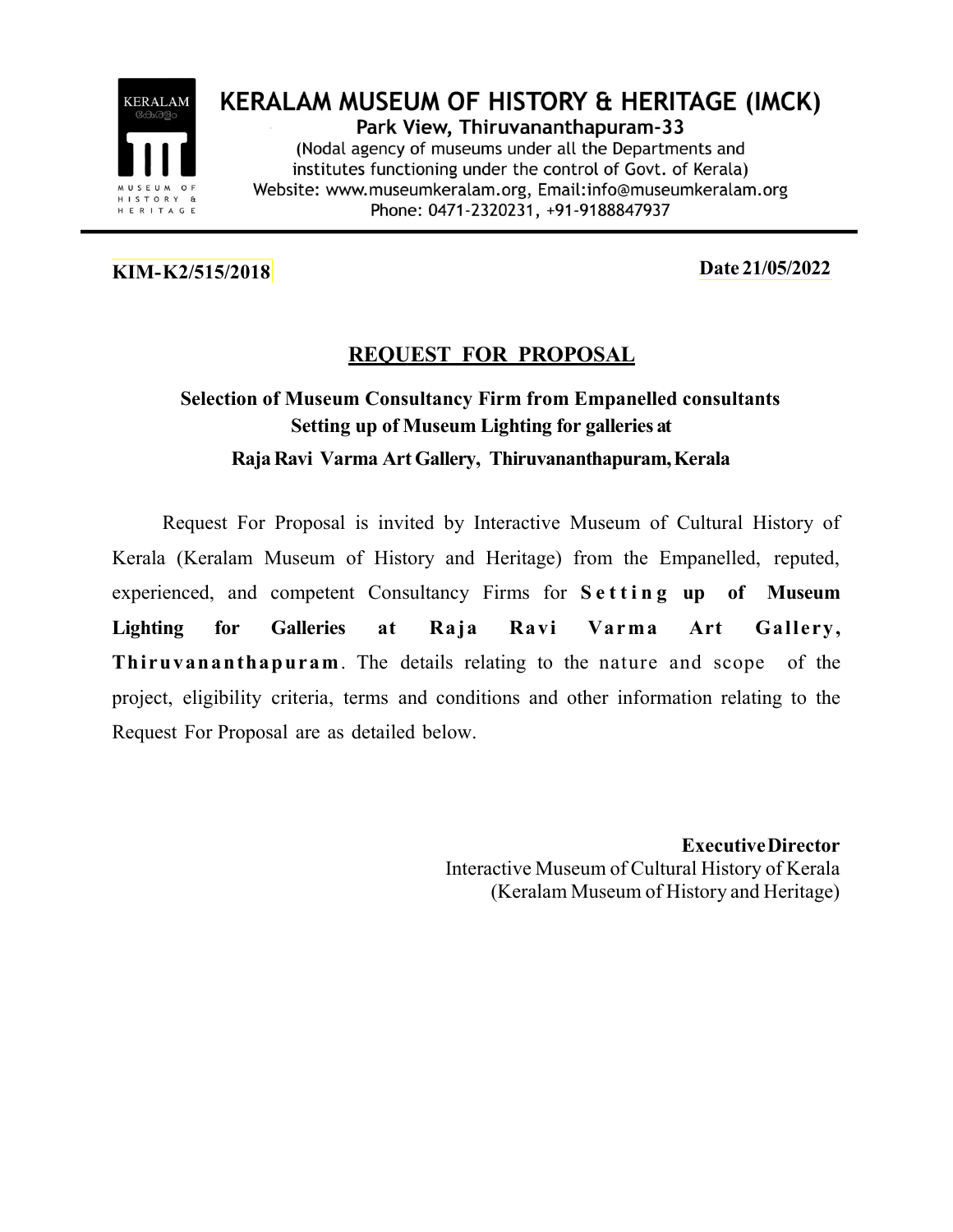## Setting up of Museum Lighting for Galleries at Raja Ravi Varma Art Galleries at Thiruvananthapuram

#### **Introduction**

Sree Chitra Art Gallery was opened to the public by the erstwhile Maharaja of Travancore Sri Chitra Tirunal on the 25th of September 1935 for the enjoyment, education and development of artistic taste of the people. It has a collection of paintings representing the various genres of paintings in India, along with a few from other parts of Asia with a distinct stamp of Indian culture. The Art Gallery was reconstructed out of two bungalows side by side in the Museum Gardens.

The gallery also consists of artistic masterpieces of Bengal School of Arts, contributions from contemporary Indian and international artists, Raja Ravi Varma's family members, famous artist Roerich's paintings, miniatures from various parts of Asia, manuscripts of great archival significance and the mural paintings unique to Kerala. The gallery is now housed in an old heritage structure which has to be preserved. In the sense of security of the exhibits and display space, the present structure has many limitations. The most rare and valuable paintings when exhibited in such a limited space faces serious security threat as well as severe deterioration.

The construction for a new art gallery for relocating the Ravi Varma paintings have become crucial for its preservation owing to the lack of space to accommodate his entire collection including the sketches. The gallery is also designed to give an uninterrupted circulation of traffic aimed at accommodating larger crowds currently not feasible at the present art gallery. The construction and design is in harmony with the existing building but incorporating modern display techniques and security systems.The proposal intends to duly give prominence to the legend that is Ravi Varma and his immense legacy.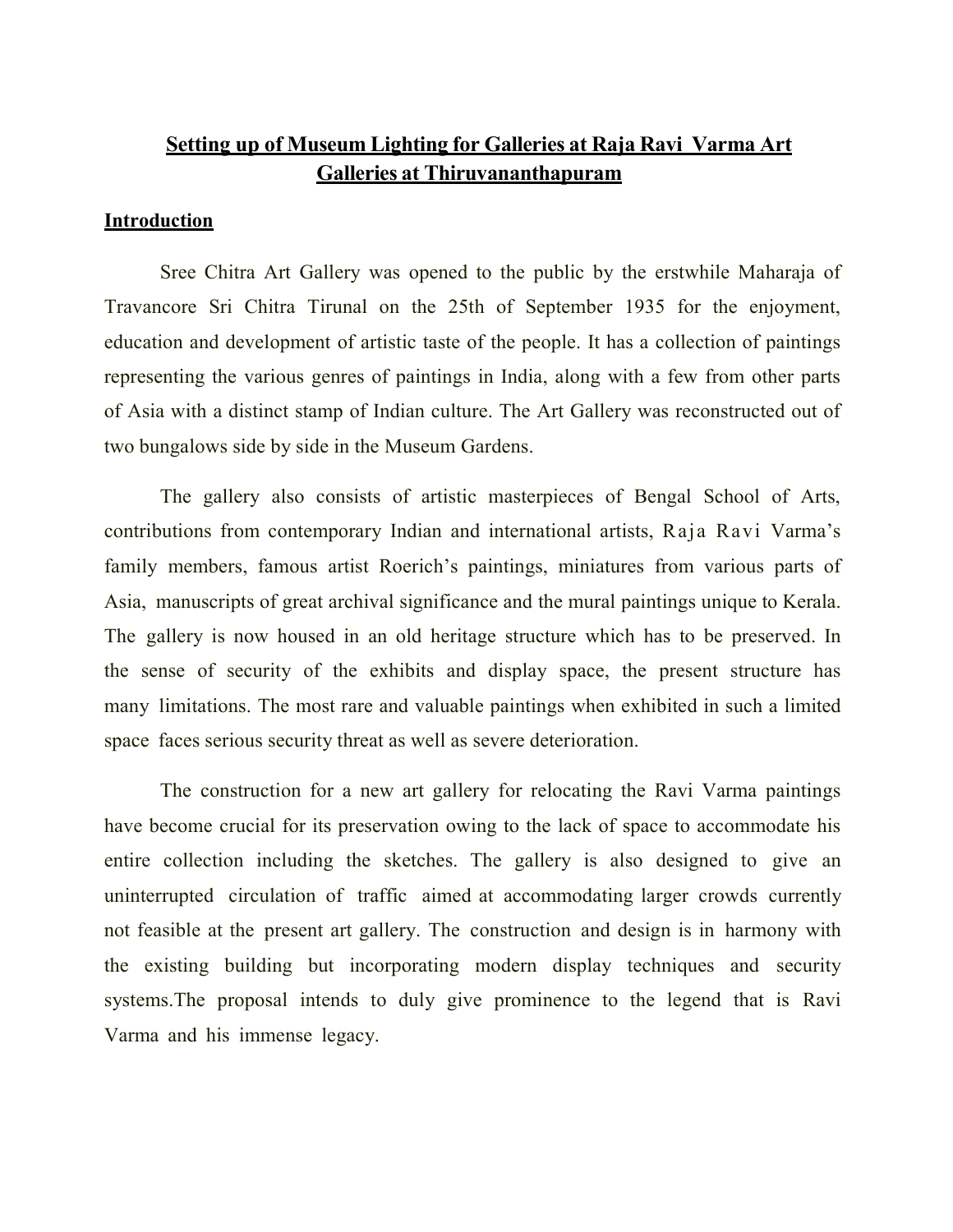#### Vision:

The proposed new museum houses entire painting collections of Raja Ravi Varma. The precious artwork is displayed in a temperature and humidity controlled environment to preserve the valuable work. The gallery's design is on par with modern international standards. The centre acts as a place for imparting comprehensive information on Raja Ravi Varma and the significance of his paintings in the modern era.

#### Scope of the Work

- 1. The project is planned with lighting designing and installation. So Consultants should consider both of them.
- 2. The proposed new museum houses entire painting collections of Raja Ravi Varma. The precious artwork is displayed in a temperature and humidity controlled environment to preserve the valuable work. So the lighting should be according to the above said nature and historicity of the painting.
- 3. If necessary Lighting designs drawings, shop drawings etc are needed consultant should prepare all of them as per concept.
- 4. RFP estimate schedule is attached along with document. The consultants who are participating in the Bid should quote item wise rate and submit it as financial bid.
- 5. The consultant should verify the estimate schedule and submit the details of brand, model and specifications of the lights along with the technical bid.

 Agencies/Firms are advised to visit the site and its surroundings, and satisfy themselves before submitting bids at their own cost. They shall be deemed to have full knowledge of the site whether they inspect it or not and no extra charges consequent upon any misunderstanding or otherwise shall be allowed.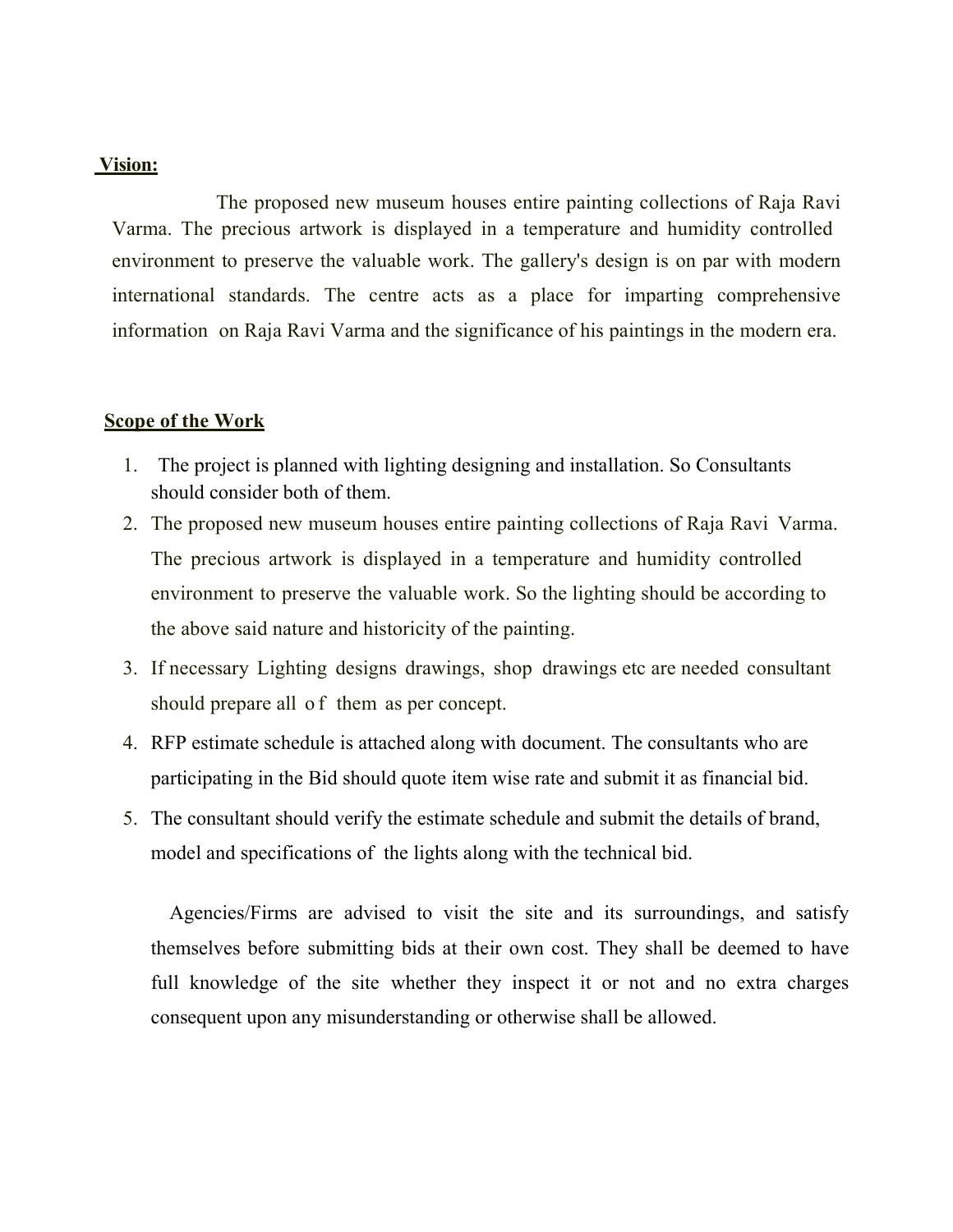## Eligibility Criteria For Application

Those who are Empanelled firms should attend the Pre-bid meeting.

### Pre-bid meeting date - 10.06.2022 Time – 11 am

#### Medium of meeting – Online (Zoom/Google meet)

Empanelled Consultants/Firms attending the Pre-bid meeting will get more details about nature and scope of the project, eligibility criteria, terms and conditions and other information relating to the Request For Proposal. Those who are participated in the bid shall pay Rs 5000/- by way of DD drawn in the name of Executive Director, Interactive Museum of Cultural history of Kerala towards cost of documents along with Bid documents in separate cover. Request For Proposal should be submit on or before 30.06.2022 3 PM. The following details should be enclosed.

## Process of Evaluation

## 1. Technical bid – Evaluation (Maximum 40 mark)

1. History of the Firm – Turn over, when established, full time staff etc

### Total - 20 Marks

Up to 3year - 10 marks

Up to 5year - 15 marks

Above 5 year - 20 marks

#### 2. Technical competence – Details of projects done, similar projects executed

## Total - 20 Marks

Works executed up to 50lakh/2year - 10 marks

Works executed up to 1crore/2year - 15 marks

Works executed above 1crore/2year - 20 marks

3. Specific experience - Experience in designing museums/exihibition/gallery lighting.

## Total - 30 Marks

- 1 Work 10 marks
- 3Works 20 marks

More than 3 Works - 30 marks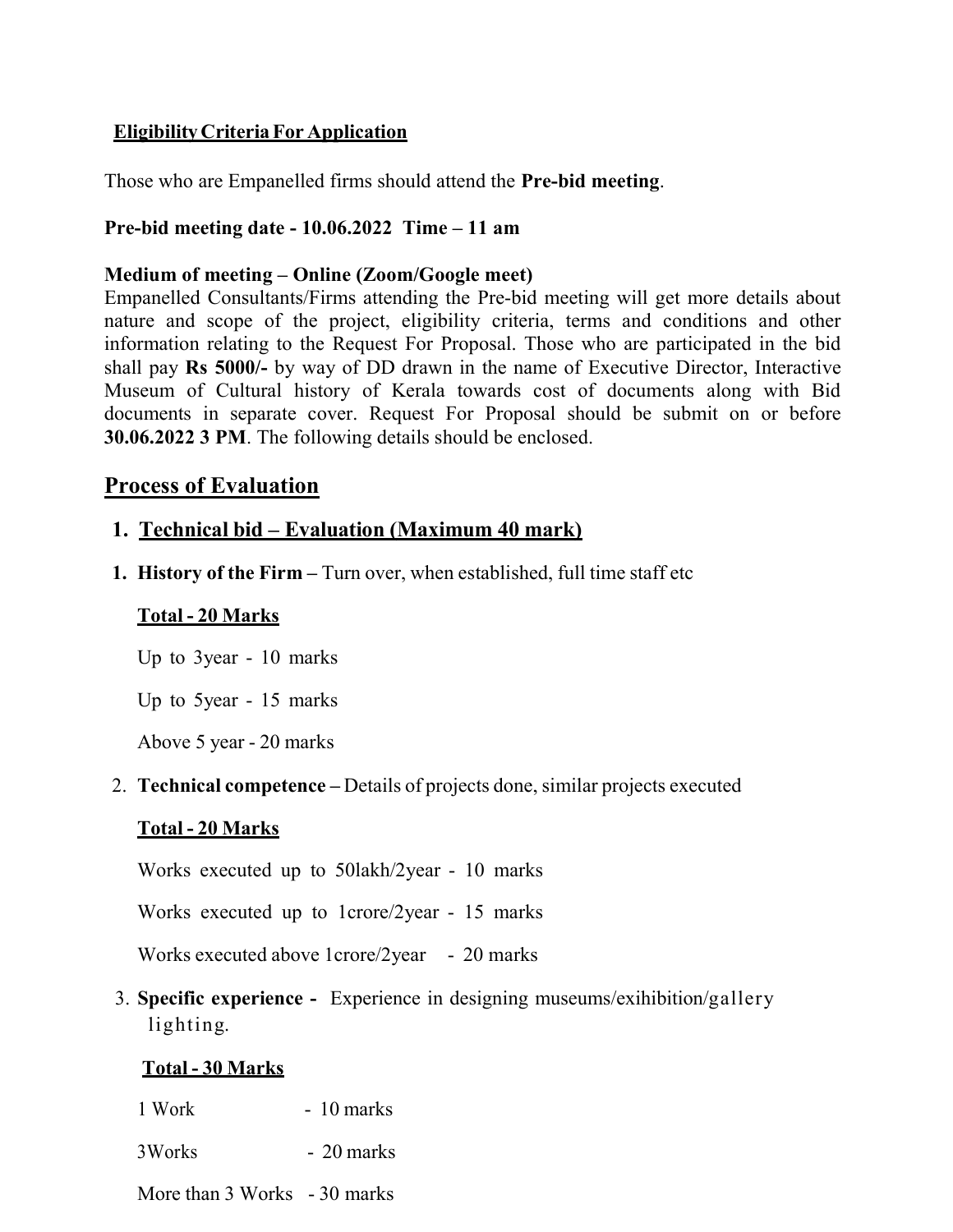## 4. Understanding of this project brief Total – 30 Marks

The marks shall be given on evaluation based on a scientific note on their proposal with understanding the project brief, approach and design.

The Marks secured out of 100 will be converted to out of 40 marks. The Technical bid of ALL the firms should be evaluated against total marks of 100. Empanelled firms should also submit the full technical bids.. The firm/company who secure at least 50 % of score in the evaluation will be treated as qualified for Technical presentation.

### 2. Technical Presentation ( Maximum 30 marks)

Eligible candidates can participate in the presentation after qualifying Technical bid evaluation.

#### Medium of Presentation – Offline / Online (Zoom/Google meet)

The technical presentation should be entirely based on the design already prepared.

- 20 marks Technical approach considered for lighting
- 20 marks Respecting the nature of paintings
- 20 marks Understanding the Design flow of galleries
- 20 marks Economics of design
- 20 marks Confidence in executing

#### Total marks = 100 marks

Awarded marks out of 100 will be converted to out of 30 marks. The firm/compaby who secure at least 50 % marks (15/30) will be treated as qualification for submitting financial bid.

Those Who secure 50% marks in technical bid evaluation and technical presentation shall be eligible for the financial bid. The financial bid of those are not eligible shall not opened for competition.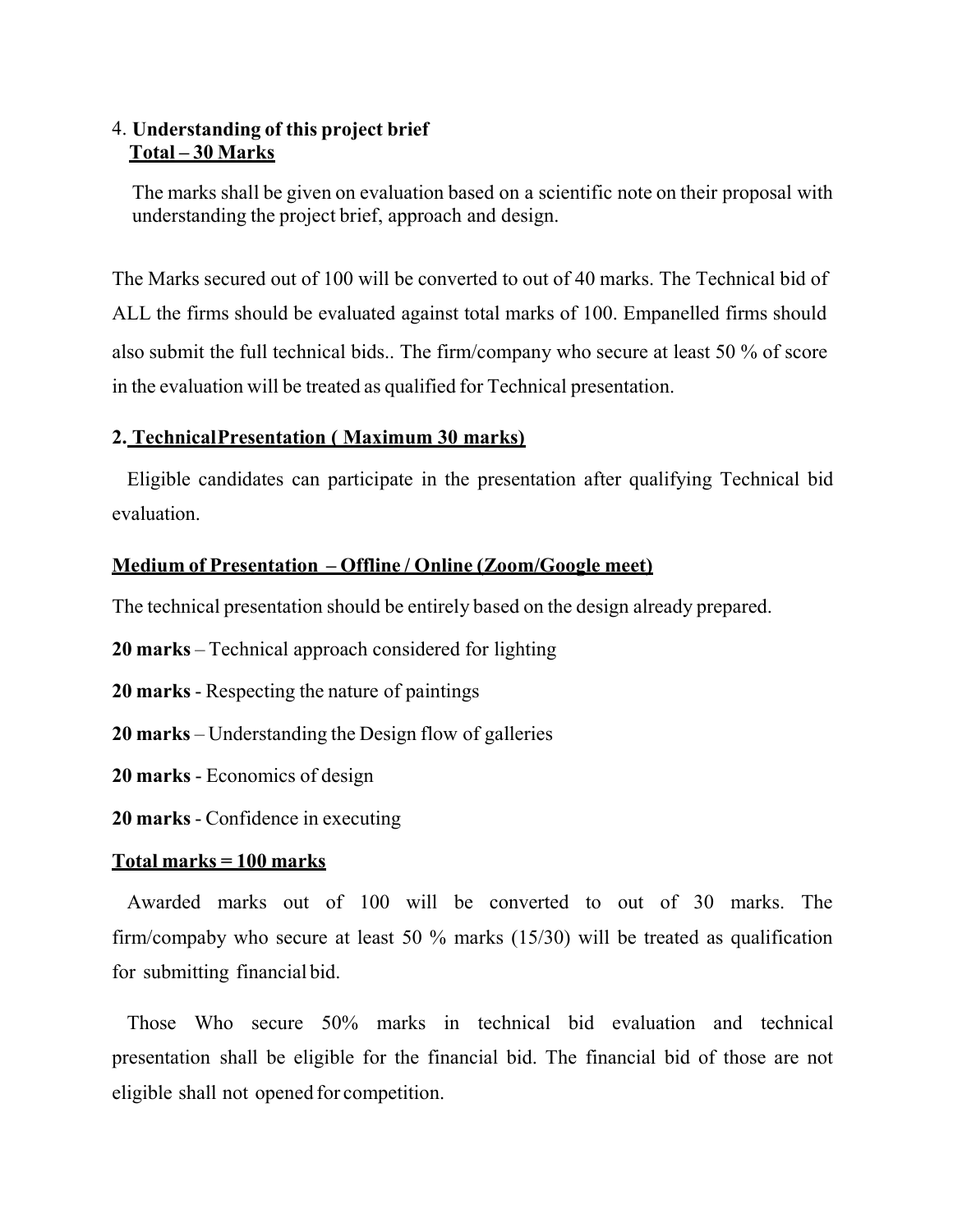## 3. Financial Bid (Maximum 30 marks)

RFP estimate schedule is attached along with document. The consultants who are participating in the Bid should be quote by item wise rate and submit it as financial bid.

## Estimated Amount = Rs.  $26,00,000/+\text{GST}$

a) The bidder who secures at least 50% of score in the presentation will be treated as technically qualified.

b)The Financial Bids of the technically qualified bidders will be opened on the prescribed date in the presence of the bidder or their representatives who are authorized by bidder.

c) The lowest financial bidder (L1) will be awarded 100% score. (30 marks)

d) Financial Scores for other than L1 bidders will be evaluated using the following formula:

Financial Score of a Bidder = Financial Bid of L1 x 30 marks( $100\%$ ) Financial bid of bidder

e) Only fixed price financial bids indicating total price for all the services specified in this bid document will be considered.

f) The bid price will include all taxes and levies and shall be in Indian Rupees.

g) Errors & Rectification: Arithmetical errors will be rectified on the following basis: "If there is a discrepancy between the unit price and the total price that is obtained by multiplying the unit price and quantity, the unit price shall prevail and the total price shall be corrected. If there is a discrepancy between words and figures, the amount in words will prevail".

## Combined Evaluation of Technical bid, presentation & Financial Bids

a) The technical bid, presentation and financial scores secured by each bidder will be added using weight age of 40 for technical evaluation, 30 for presentation and 30 for financials respectively to compute a Composite Bid Score.

b) The bidder securing the highest Composite Bid Score will be declared as the Best Value Bidder for award of the Project.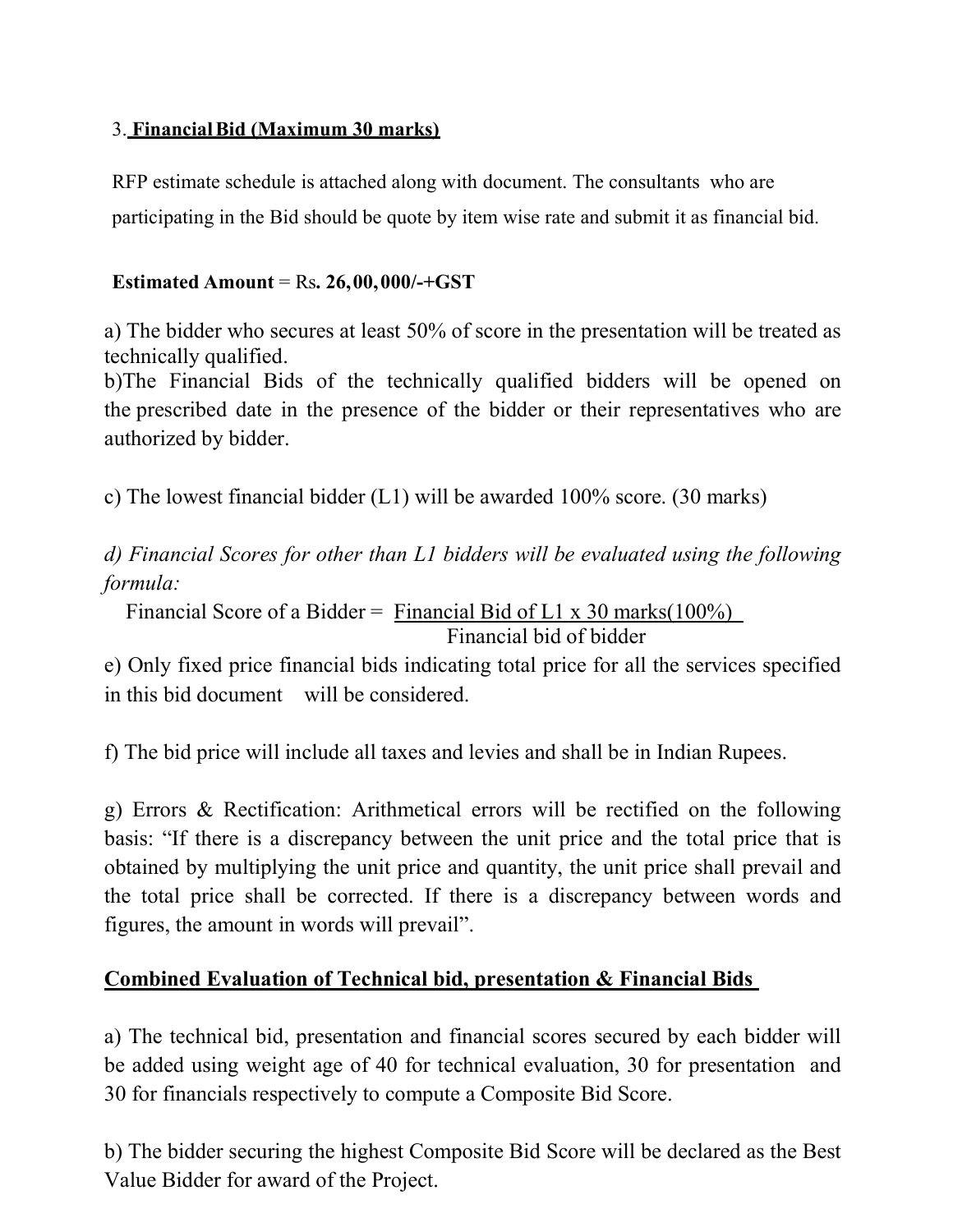c) In the event of the bid composite bid scores are 'tied', the bidder securing the highest technical score will be declared as the Best Value Bidder for awarding of the Project.

d). The successful bidder has to provide a letter of acceptance to Interactive Museum of Cultural History of Kerala (Keralam Museum of History and Heritage, Trivandrum) within seven days of receiving communication about his/her selection from the Department.

e). The successful bidder shall to sign an agreement with payment schedule at the time of award of the work.

f). Keralam Museum of History and Heritage reserves all the rights to accept or reject any/all Request For Proposal applications, without assigning any reason. The Department takes no responsibility for the delay, loss or non-receipt of any submission or letter sent by post, within the prescribed time period.

## Conditions and Notes

\* The projects are planned with lighting designing and installation. So Consultants should be considered both of them.

\* The lighting consultant should be willing to corporate with other simultaneous works progressing at site such as Electrical, Interior and Civil works.

\* Selection notice for qualified bidder will be issued after the detailed verification and vetting of rates included in the financial bid and according technical sanction by competent authority. If the rates were not reasonable, Keralam Museum will limit the rates as per DSR/ Observed data/Market rate.

\*Completion of work within 3 months

\*Cost of RFP document mentioned above should be in the form of separate Demand Draft in favor of Executive Director Interactive Museum of Cultural History of Kerala, Trivandrum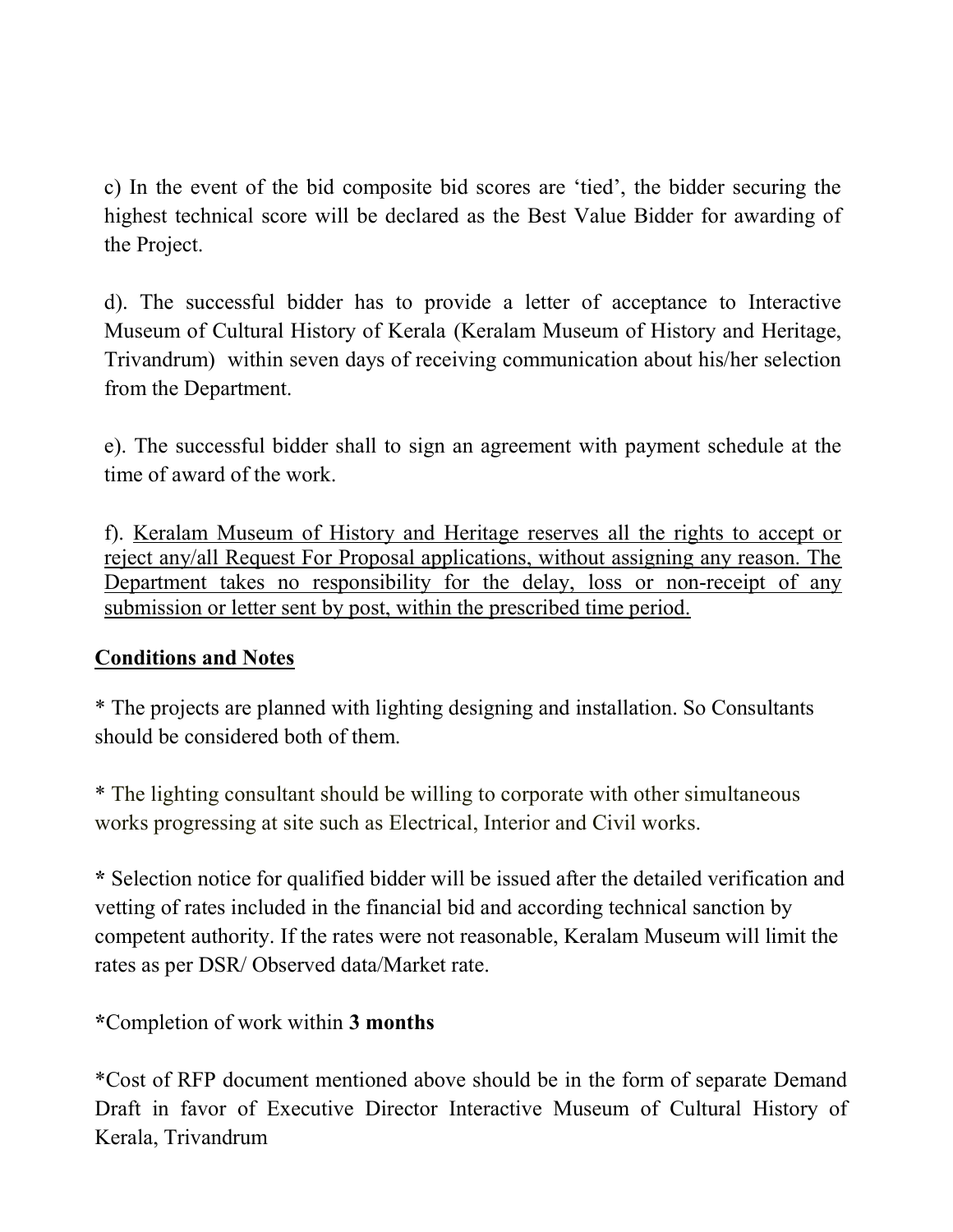\*Excess over estimate/ below estimate rate shall be allowed by the committees constituted for Museum setting works if necessary.

\*DPR details will be available in the Keralam Museum at the Office time. You can contact directly for getting details of the project.

\*If the mentioned brand and model equipments is not available in the market, other brands with the equivalent specification can be used at their present market rate

\* Lum sum (LS) works enclosed in the estimate can be finalized as per work executed on consulting with Keralam Museum

\*Work atmosphere according to the government approved covid-19 protocols.

\*Clearing of the premises and disposal of every waste material such as construction waste, other plastic and general wastes out of the campus.

\*Procuring of objects if required should be handled them safely.

\*Execution of museum exhibition and display of objects along with labels should be also responsibility of the Consultant.

\*All installations for lights should be considered as per the heritage value of the painting

\* The consultant should be submitted the details of brand, model and specifications of the lights along with the technical bid.

Application / Request For Proposal in sealed cover with complete details in all respects and superscribed as Selection of Museum Consultancy Firm for Setting up of Museum Lighting for Galleries at Raja Ravi Varma Art gallery, Thiruvananthapuram shall be submitted at the following address. A soft copy of Presentation shall be sent along with this application. Interested Empanelled consultants / consortia of consultants can download the Request For Proposal documents and details from the website www.museumkeralam.org. The last date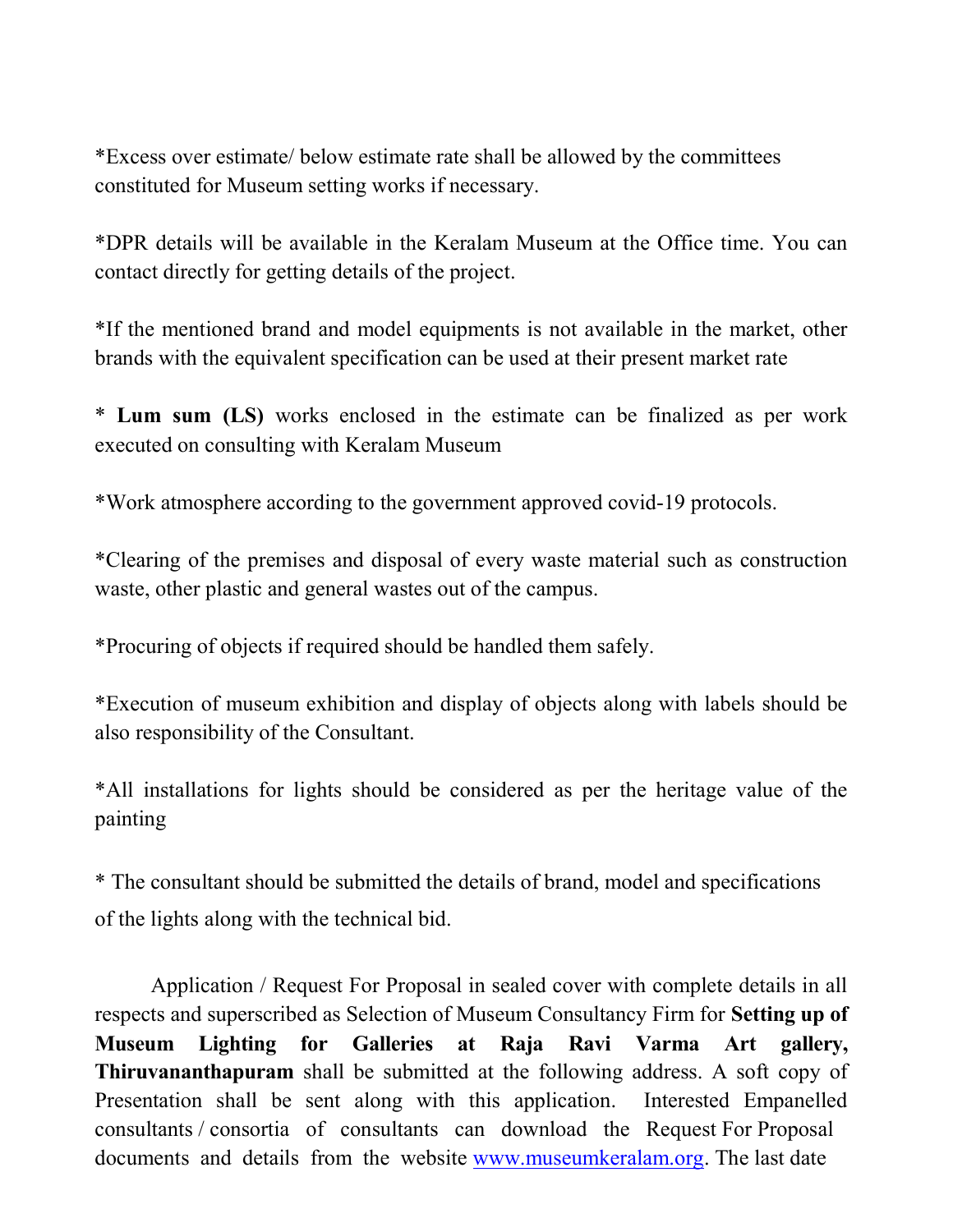for receipt of application (hard copy) is  $3 \text{ PM}$  on  $30^{\text{th}}$  June 2022 and date of presentation will be informed later.

The Executive Director Interactive Museum of Cultural History of Kerala (Keralam Museum of History and Heritage), Park View Vikas Bhavan P.O, Trivandrum – 695033